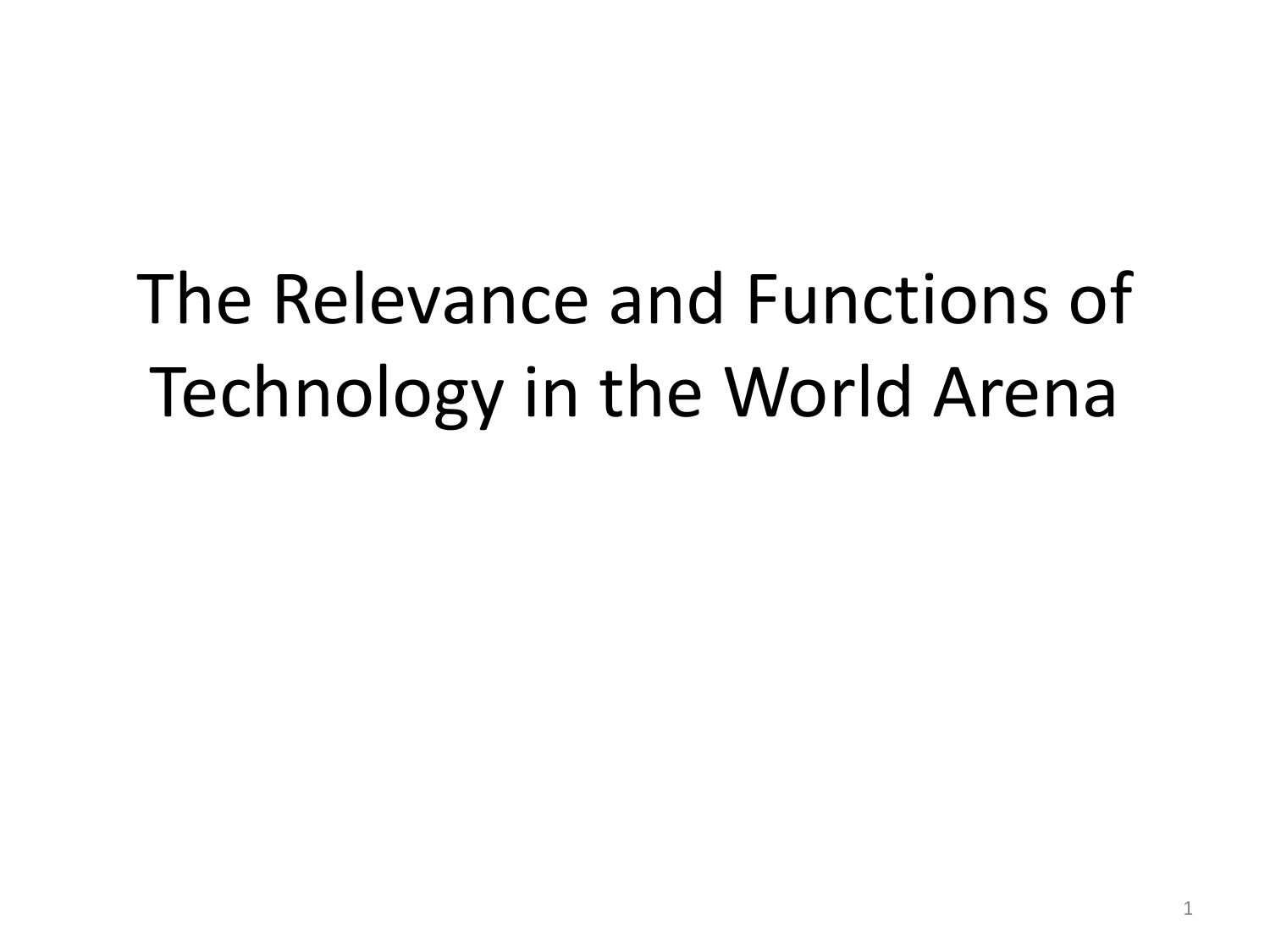- Modern technology has become so entrenched in the idea of a modern society that the two are nearly inseparable.
- Developing countries try to get better utilities, more vehicles, faster computers, as well as internet and cell phone providers because that's what makes a modern society.
- Modern technology must be implemented in order to accomplish the feats required of a modern society.
- As already established, technology refers to the use of tools, gadgets and resources that help us control and adapt to our environment.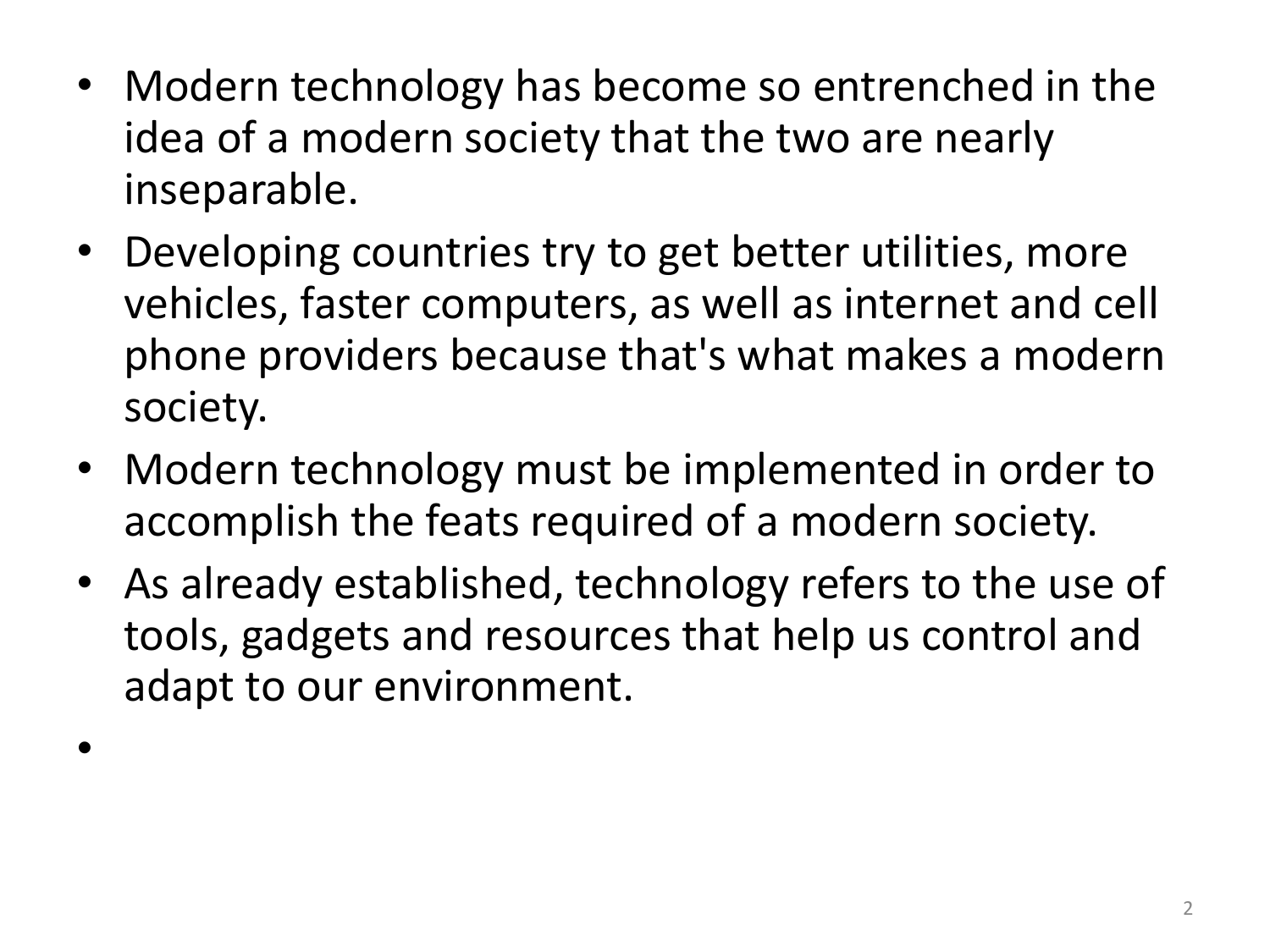- Health
- One of the biggest benefits of modern technology is that human longevity and health have improved because of its application. As understanding of the body and its functions improves, and as new tools to help heal it (lasers, sonograms, enhanced medication, and nonintrusive surgical tools, just to name a few) are created, life lasts longer. Not only does life extend, but people can live more comfortably, and recover from wounds and diseases that even a half a century ago would have been fatal. In many cases these people live full, productive lives.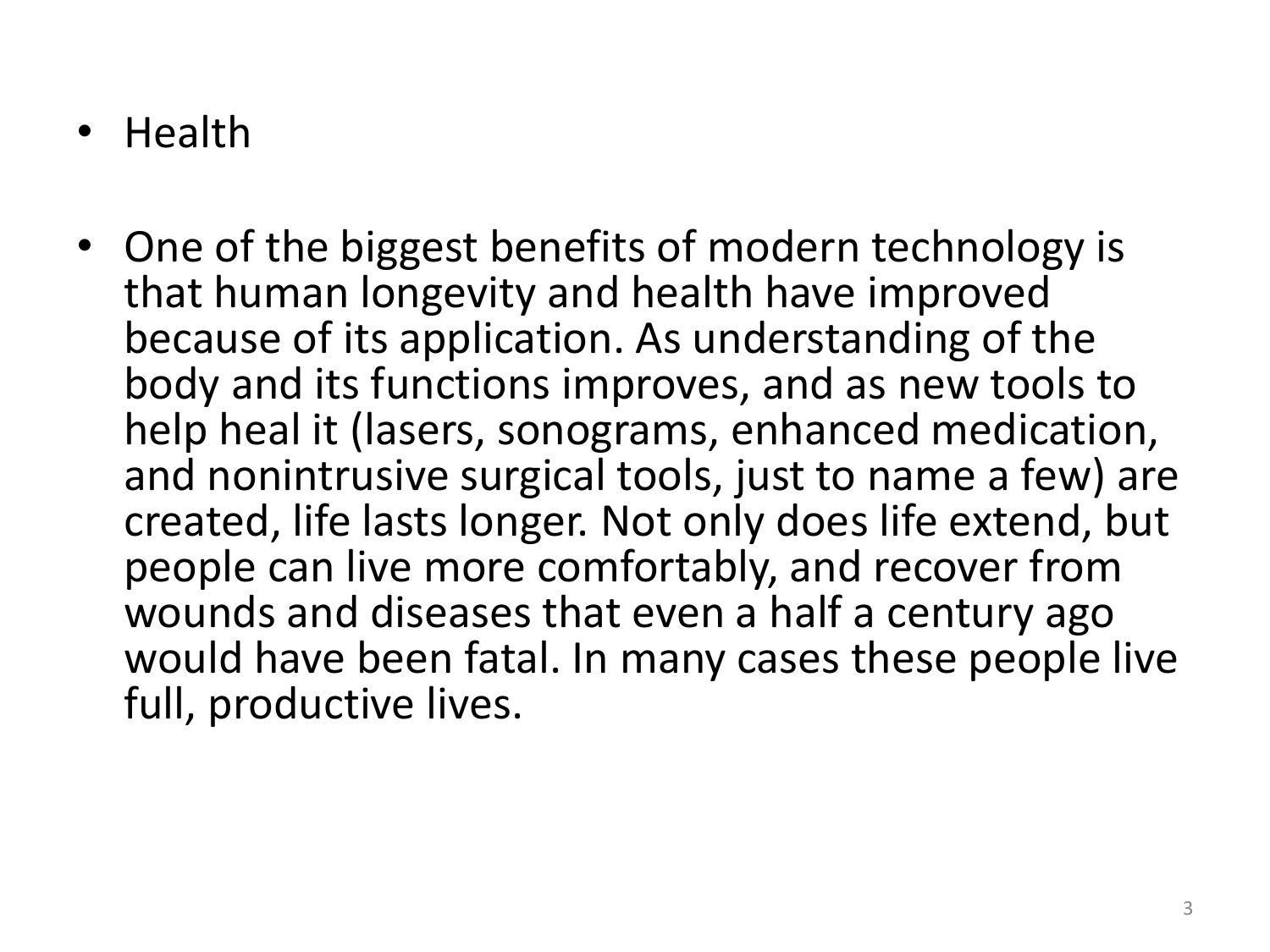- **Communication**
- Modern technology has revolutionized how people communicate. Since World War II, telecommunications and mass media have been growing by leaps and bounds. Radio, telephone, satellite communication, cellular technology, wireless Internet ... in the modern day two people can chat via a computer when they're on opposite sides of the planet. Communication has shrunk the world, bringing people from all cultures and backgrounds into contact with each other.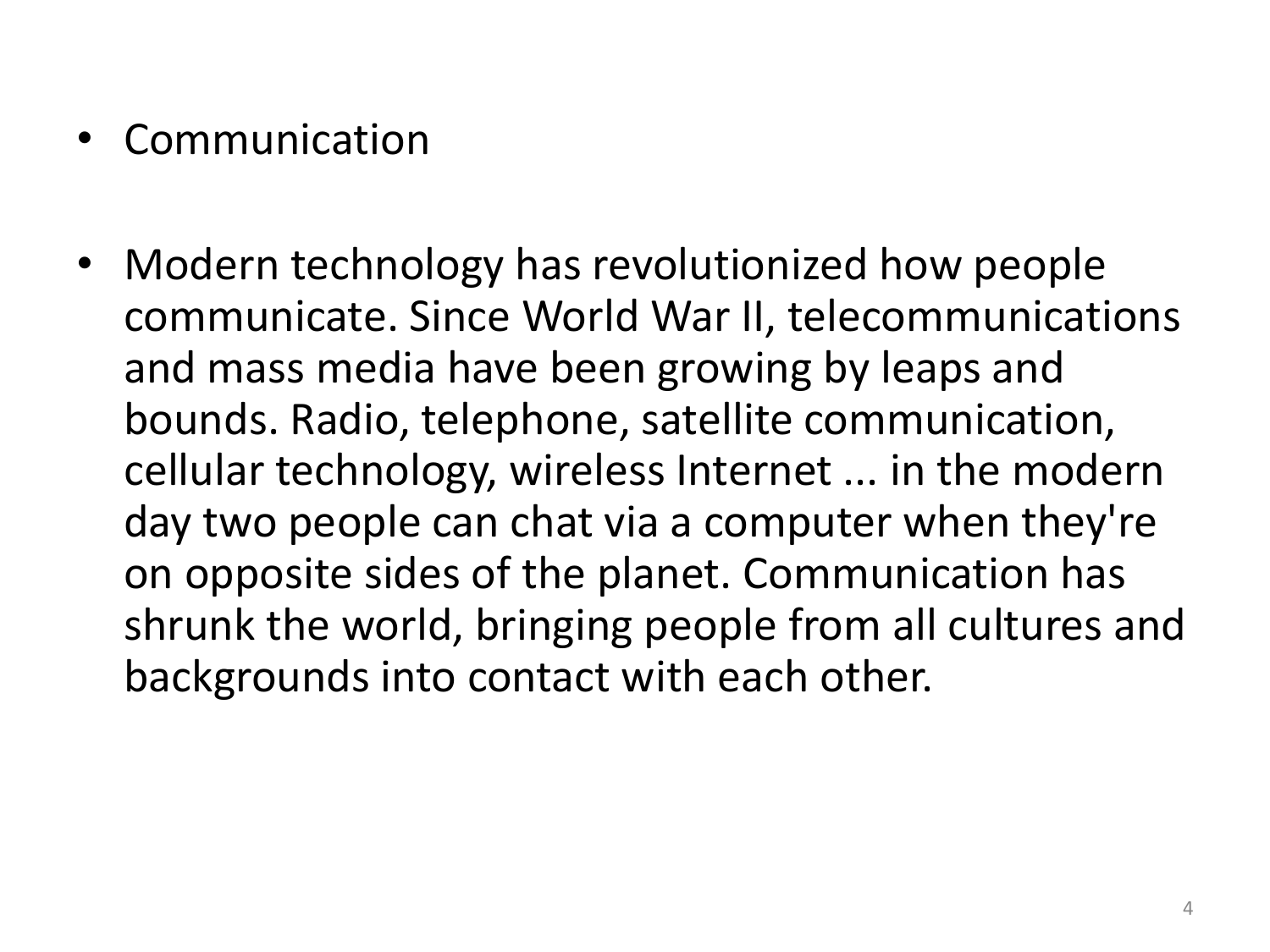- Resources
- Modern technology allows resources to be expanded and for previously unused ones to be tapped into. If electricity is the lifeblood of a modern society, for instance, modern technology allows it to be harnessed in new ways. Coal-fired plants and gas-driven turbines are old, but serviceable. Wind and tidal generators use modern technology to harness forces on a scale that our ancestors would have thought impossible. Modern technology has also provided ways to grow more food, transport more people and make more products for a growing society.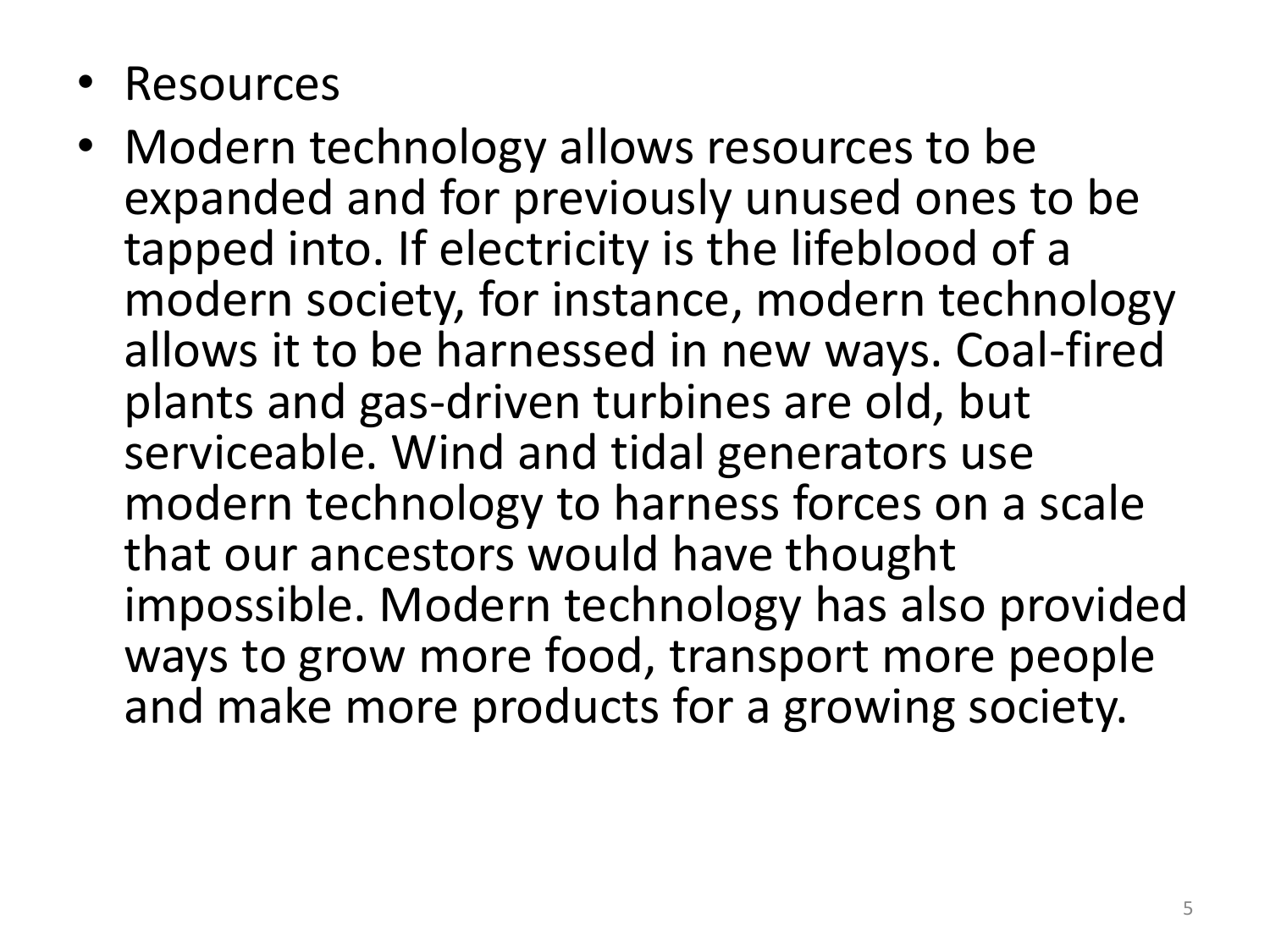## • **Knowledge**

- What modern technology really represents is an increase in knowledge and how people can use it. Modern technology is usually the direct result of discovery and experimentation.
- Technology is defined as the scientific method being used to achieve a commercial or industrial goal.
- So to create technology, a bigger base of knowledge and understanding must be created from which to draw on.
- As improvements are made to technology, so too are improvements made to the pool of knowledge.